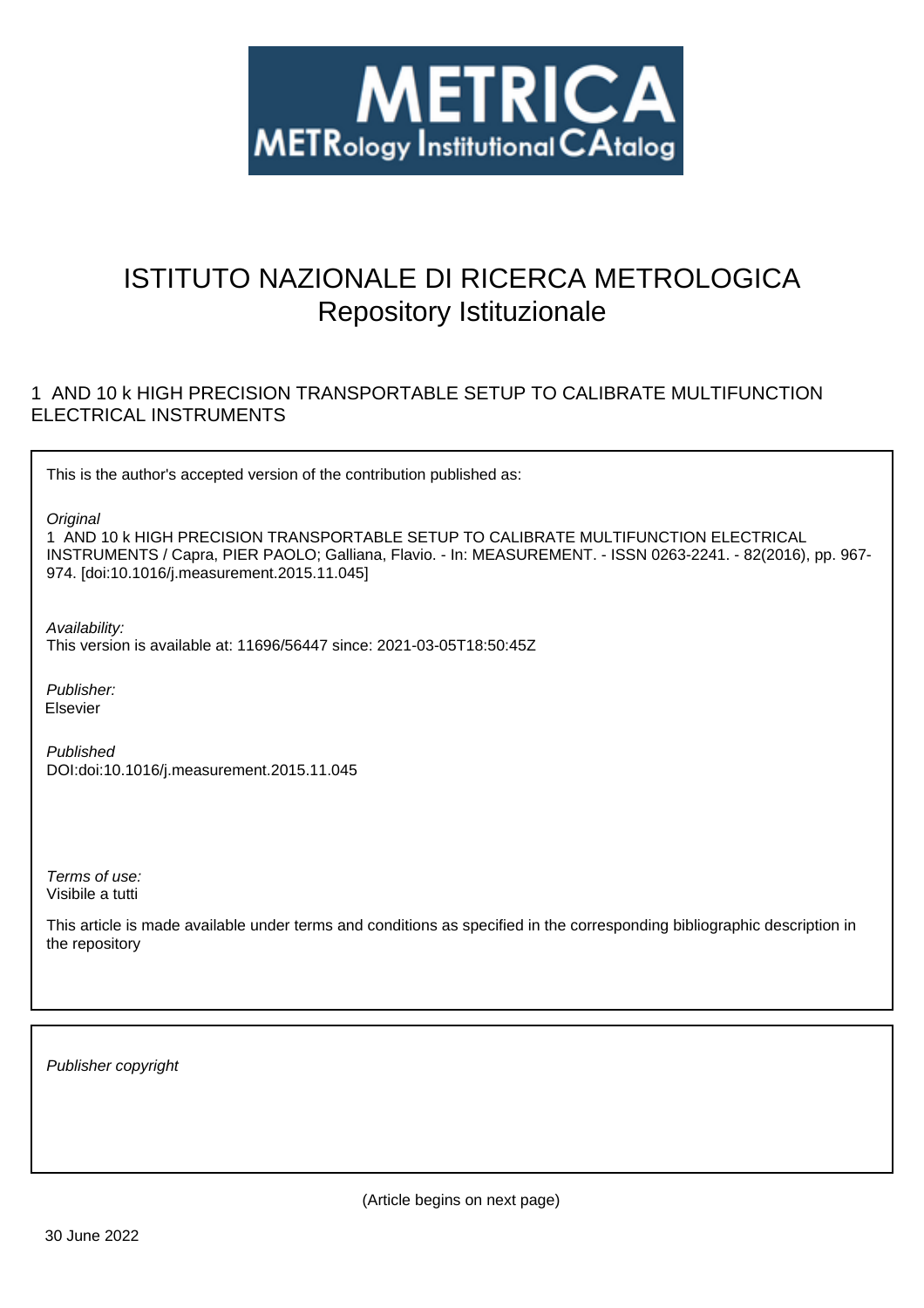## **1 AND 10 k HIGH PRECISION TRANSPORTABLE SETUP TO CALIBRATE MULTIFUNCTION ELECTRICAL INSTRUMENTS**

P.P. Capra<sup>1</sup> and F. Galliana<sup>2</sup>

 *National Institute of Metrological Research, (INRIM) str. Cacce, 91 – 10135 (TURIN Italy) 1 Phone + 39 011 3919424, fax + 39 011 3919448, p.capra@inrim.it 2 Phone + 39 011 3919336, fax + 39 011 3919448, f.galliana@inrim.it* 

## **ABSTRACT**

A temperature controlled 1  $\Omega$  and 10 k $\Omega$  transportable setup was developed at National Institute of Metrological Research (INRIM) for the calibration and adjustment of multifunction electrical instruments as digital multimeters (DMMs) and multifunction calibrators (MFCs). The two standards are made of two 10  $\Omega$  and 100 k $\Omega$  resistor nets connected in parallel and inserted in a temperature controlled aluminium structure. Novelties of the realization are the oil insertion of the  $1 \Omega$  net with the internal side of the connectors lowering the thermo-electromotive forces (EMFs) effects, and the possibility to know instantly the temperatures of the environment, of the internal of the structure and the last calibration values of the 1  $\Omega$  and 10 k $\Omega$  standards. Short- and mid-term stabilities of the setup standards resulted on the order and in some cases better than other metrology-grade 1  $\Omega$  and 10 kΩ commercial items. The transport of the setup even turning off its temperature control s did not cause appreciable measurement variations on the two standards. The standards uncertainties meet those requested by DMMs and MFCs manufacturers to calibrate and adjust these instruments. A test to adjust a MFC gave satisfactory results.

**Key Words**: standard resistor, multifunction calibrator (MFC), digital multimeter (DMM), resistance measurements, measurement stability, power and temperature coefficients, measurement uncertainties.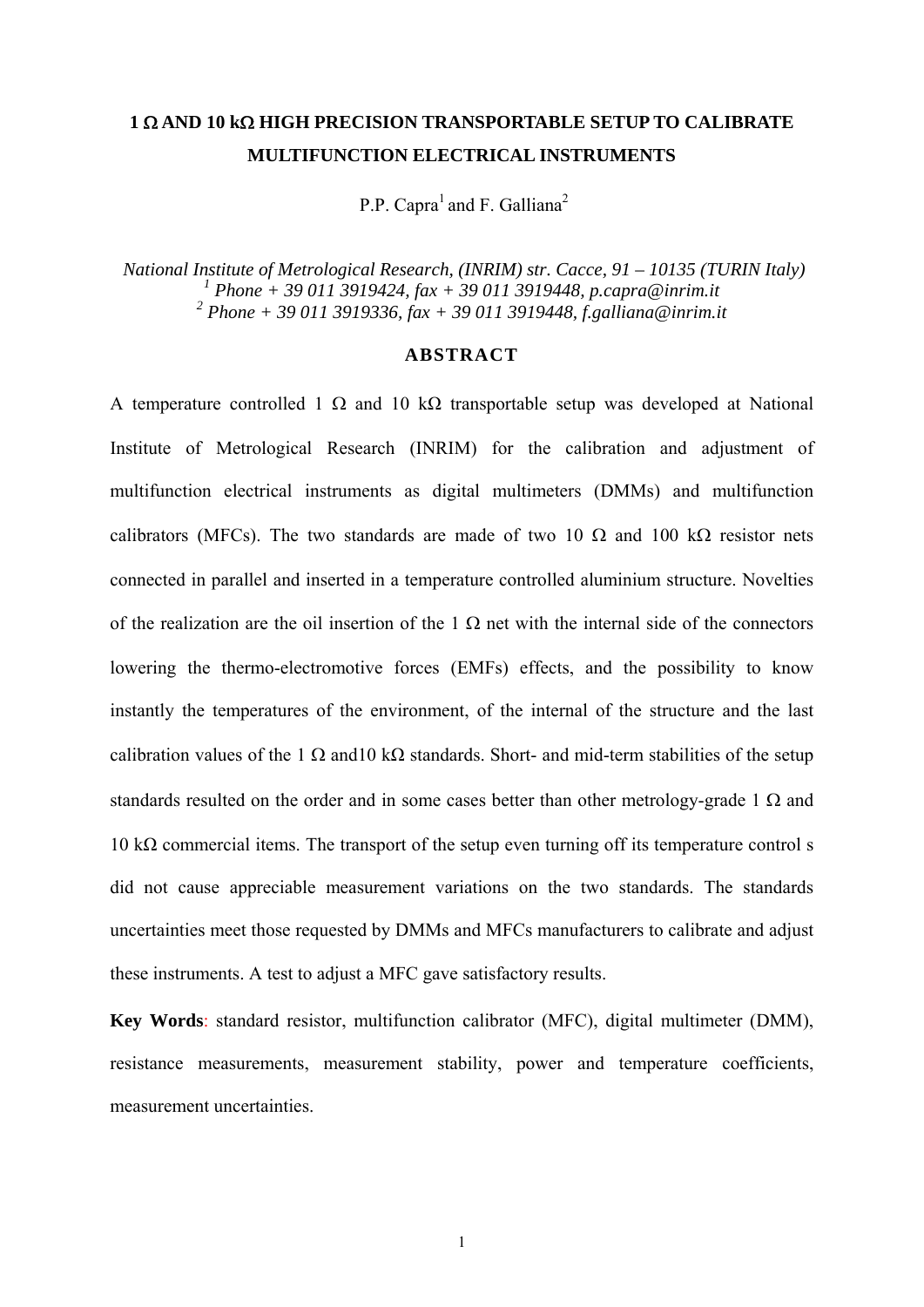#### **1. INTRODUCTION**

High-accuracy multifunction electrical instruments, such as digital multi-meters (DMMs) and multifunction calibrators (MFCs) operating in the five low frequency electrical quantities, widely used as standards in calibration electrical laboratories, can be calibrated and adjusted by means of a particular process called "artifact calibration". This process requires only few reference standards among which the 1 Ω and 10 kΩ resistance standards and allows to selfassign new values to the internal references of MFCs and DMMs [1–3]. To transport only few calibrated standards, for example from a National Measurement Institute (NMI), to a calibration customer laboratory increases the calibration of its MFCs and DMMs accuracy, reliability and convenience. The calibration of DMMs and MFCs belonging to electrical customer laboratories is an example of the transfer of the condition of traceability from National standards, typical of the measurements of a NMI, to these laboratories [4]. The need to develop, maintain, compare and use high-accuracy 1  $\Omega$  and 10 k $\Omega$  resistance standards for high level measurements or to involve in artifact calibration had been felt since some decades in NMIs [5–9]. For this reason, at National Institute of Metrological Research (INRIM), a temperature controlled 1  $\Omega$  and 10 k $\Omega$  high precision setup was developed to calibrate and adjust DMM's and MFC's. This setup could be also involved as local standard to avoid thermal enclosures often necessary for high accuracy primary resistance standards [6] or specially made [10]. In addition, the setup standards could act as traveling standards for international comparisons (ILC's) as in [9] or in [11] and for national ones as in [12]. The present setup involving the two main resistance values for the traceability transfer to DMM's and MFC's is an improvement and upgrading of a first attempt to develop a thermo-regulated standard resistor made at INRIM with encouraging results [13]. Construction details, stability tests also in comparison with metrology-grade 1  $\Omega$  and 10 k $\Omega$  commercial resistors, determination of the temperature and power coefficients, tests on the transport effect and of a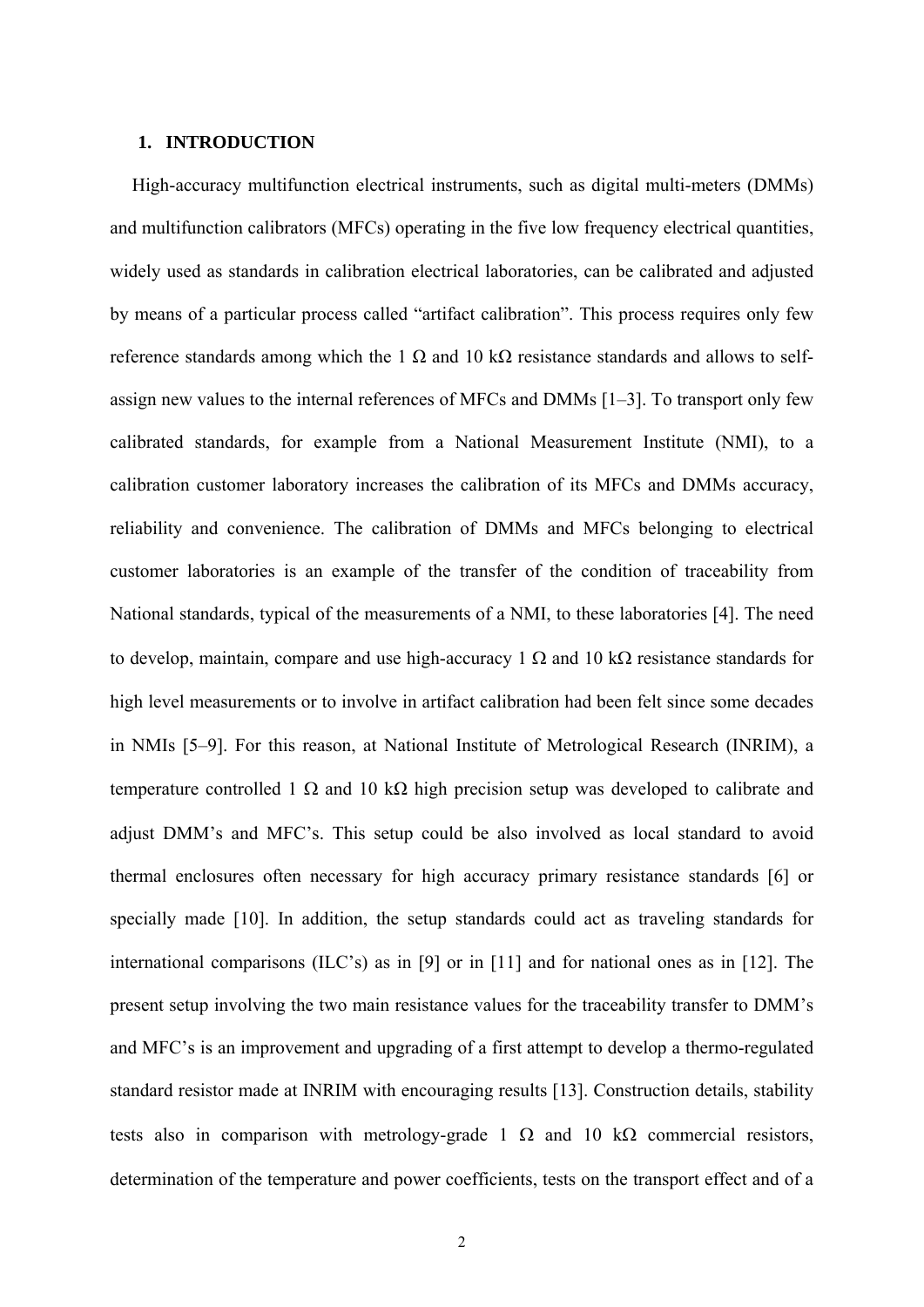MFC adjustment, evaluation of the use<sup>1</sup> uncertainties as local laboratory standards and for calibration of electrical instruments for the setup 1  $\Omega$  and 10 k $\Omega$  standards are given.

#### **2. THE 1**  $\Omega$  **AND 10 k** $\Omega$  **STANDARD NETWORKS**

The setup involves two Vishay VHA 512 type resistor nets, having tolerance of  $\pm$  0.001 %, temperature coefficient (TCR) lower than  $2\times10^{-6}$ /K and long term stability of  $5\times10^{-6}$ /year according to the manufacturer specifications. For the 1  $\Omega$  standard Resistor, ten  $10 \Omega$  resistors were connected in parallel with their leads and a manganin strip. Although manganin has higher resistivity than copper, it was chosen instead of copper for its sensitively lower TCR around 23 °C and high stability [15, 16]. The measurement relative error due to the thermal EMFs due to manganin insertion was evaluated lower than  $2 \times 10^{-7}$ . The 10 k $\Omega$ standard was made of a net of ten 100 k $\Omega$  resistors connected in parallel. Its parallel connection was made with a manganin strip as for the  $1 \Omega$  net. The resistors were soldered with a low EMF tin alloy.

### **3. THE THERMOSTATIC STRUCTURE**

A thermo-regulated aluminium structure (Fig. 1 and 2) was chosen to accommodate the two resistor nets. The 1  $\Omega$  net was further placed into a cylindrical space inside this structure filled with mineral oil to enhance the heat conductance. One novelty of the setup was to put in oil the 10  $\Omega$  resistors of the net forming the 1  $\Omega$  standard directly connected to the internal side (also in oil) of the voltage and current connectors. With this solution, a better temperature uniformity to reduce the thermal EMFs is reached. The 100 k $\Omega$  resistors of the net forming the 10 k $\Omega$  standard were placed in air into ten holes in an external ring of the structure (Fig. 2). The bottom of the structure is mechanically connected to a Peltier's element

-

<sup>&</sup>lt;sup>1</sup> We define use uncertainty the effective uncertainty that a standard or instrument introduces in the time period between two its calibrations when it is used to calibrate other standards or instruments. It normally includes its calibration, drift, environmental conditions and other influence parameters dependence uncertainty components. Similar description was given in [14].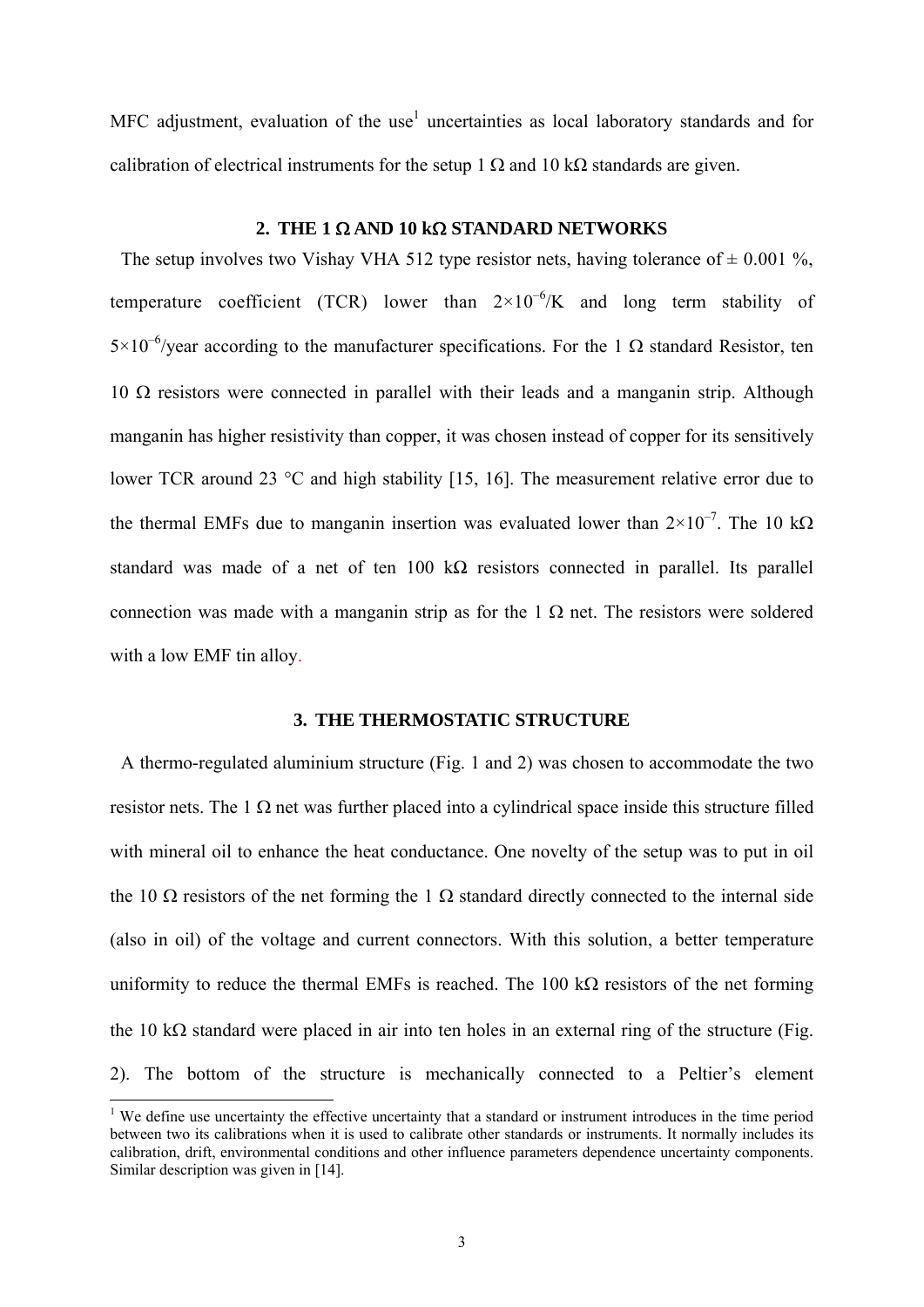(thermoelectric cooling, TEC) connected to a heat sink outside the aluminium structure. The structure was placed in a metallic case, filled with polystyrene foam.



Fig. 1. View of the aluminium structure connected to a TEC and a heat sink.

Fig. 2 shows the aluminium structure of the 1  $\Omega$  and 10 k $\Omega$  with all its components.



Fig.2. The structure of the 1  $\Omega$  and 10 k $\Omega$ : 1) cap to insert mineral oil; 2) electronic thermometer; 3) ten 100 k $\Omega$  resistors inserted in the holes of the aluminum structure; 4) manganin strip for parallel connection; 5) cylinder containing the ten 10  $\Omega$  resistors connected in parallel; 6) copper collector between the cylinder and the TEC where are inserted a thermometer and a PT100 platinum sensor for temperature control (10 k $\Omega$  NTC); 7) available empty holes for eventual compensation resistors.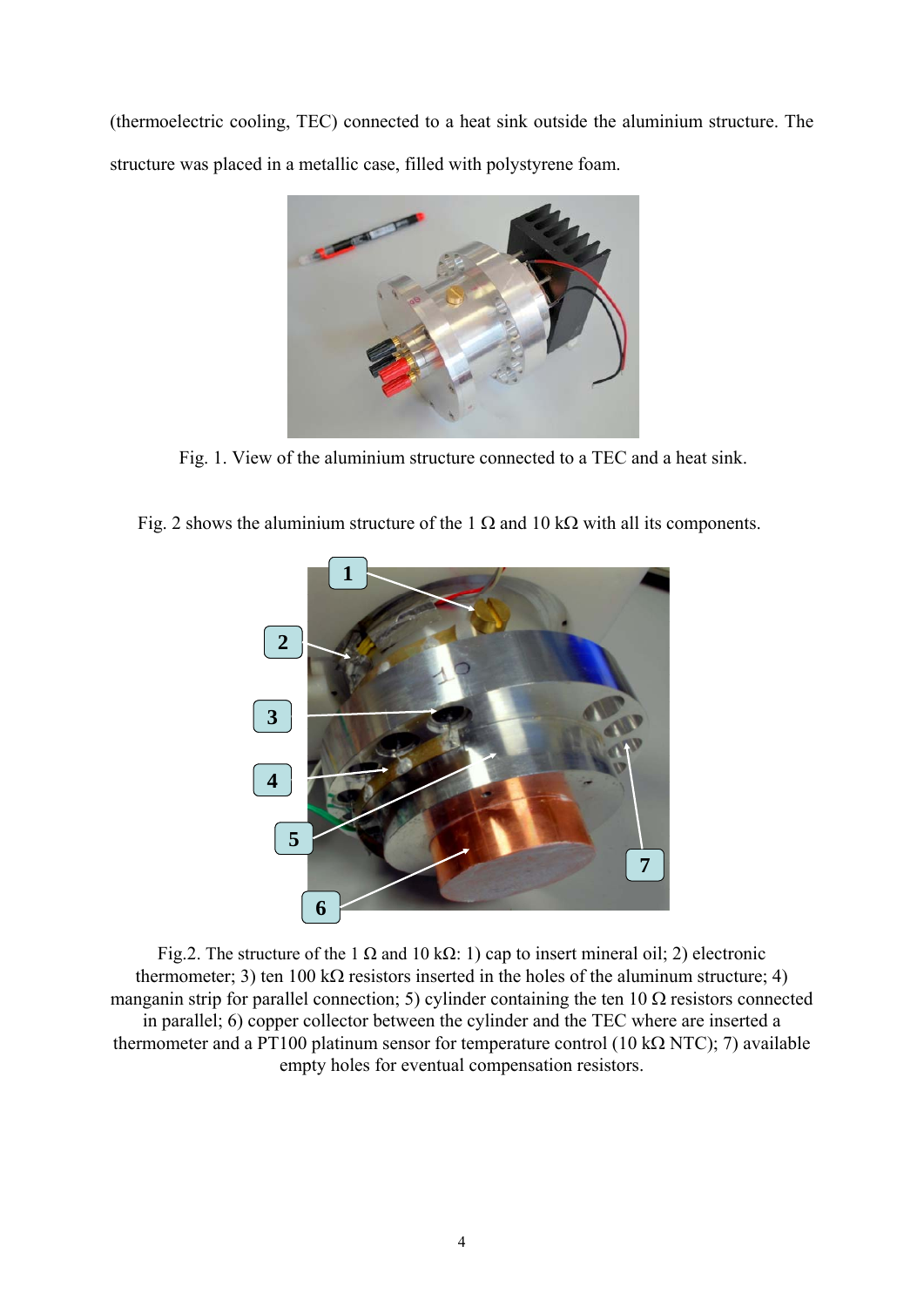The 10  $\Omega$  resistors are placed in a plastic basket closer to each other than the 100 k $\Omega$  (#3 in Fig. 2) and directly connected to the voltage and current four binding post connectors fixed to the top cover with thermal conductive resin (Fig. 1).

The TEC is supplied by a Proportional-Integral-Derivative (PID) controller put in another case with an embedded control system and the power supply (Fig. 3).

## **3.1 Temperature control system**

The temperature-control of the structure is based on a commercial low noise PID controller with a negative temperature coefficient temperature sensor (NTC). The system can operate stand-alone or in PC-controlled mode. In stand-alone mode, the controller checks the structure and environment temperatures, the status of the battery and the display.



Fig. 3. Temperature controller system (left) and standards case (right).

 Fig. 4 shows a screen shot of the program used to read and set the temperature of setup structure. Another novelty of the setup is that, when the temperature controller operates in PC-controlled mode, the display shows the temperature set point, the temperatures of the environment and of the structure and the last calibration values of the standards. By means of a USB-PC connection it is possible to change the temperature set-point, load the structure and laboratory temperatures and store the standards calibration data on the noise PID controller memory.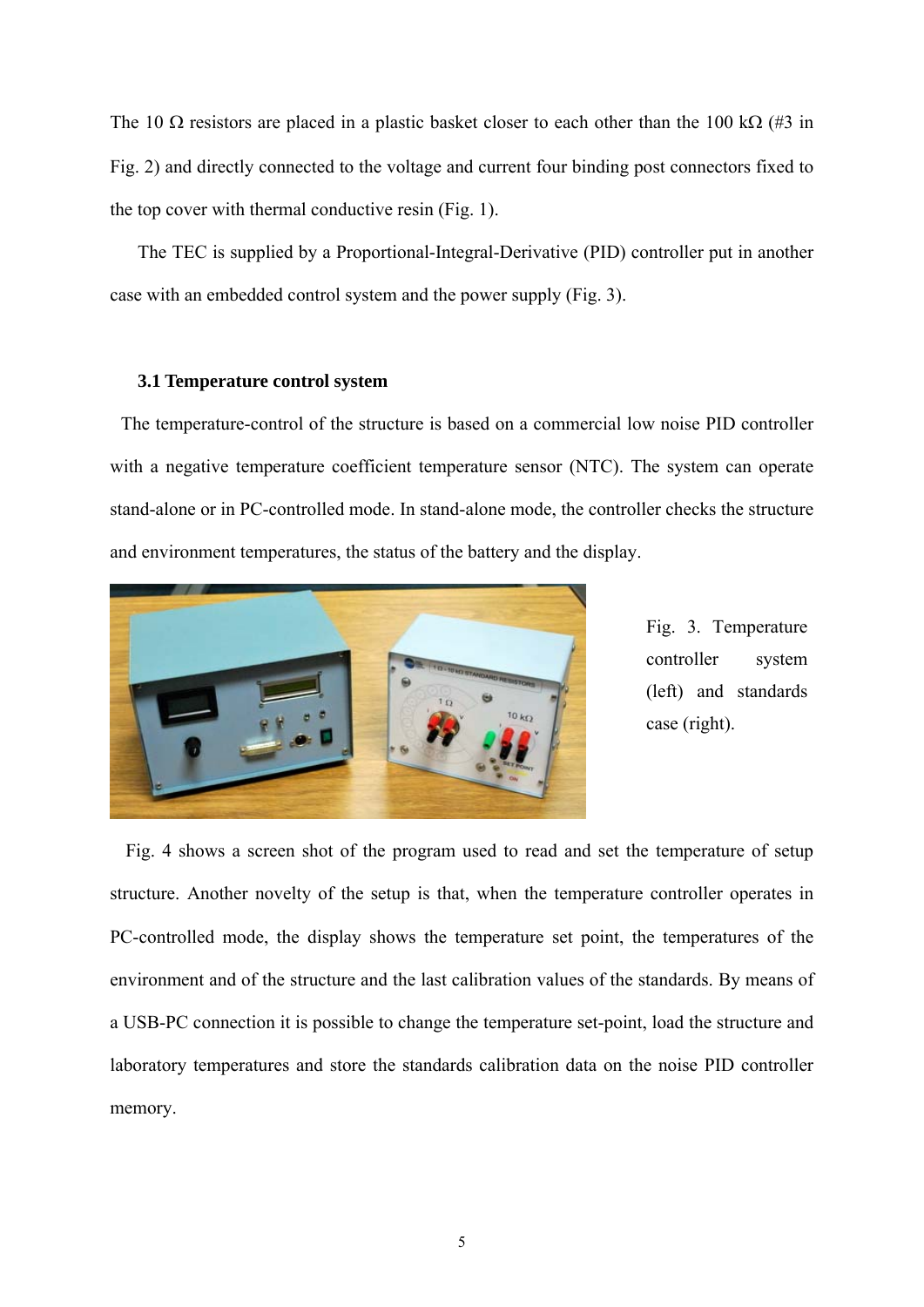

The programs to control the parameters of the standards and the firmware of the embedded system were respectively written in Visual Basic and C.

## **3.2 Efficiency of the temperature control**

Fig. 5 shows the 2 h temperature stability of the structure with the temperature controller set at 23 °C. After a transient due to the temperature set point change, the stability is better than 5 mK. The system needs about 30 min to change the temperature in a range of about 3 degrees around 23 °C to reach the desired stability if placed in a laboratory thermoregulated at  $(23 \pm 0.5)$  °C.



Fig. 5**.**  Temperature stability in the structure. Initial drift is due to a temperature setpoint change.

#### **4. EXPERIMENTAL RESULTS**

## **4.1 1**  $\Omega$  **standard**

The time drift of the 1  $\Omega$  standard is reported in Fig. 6. It shows a very high short-time stability and rejection to temperature change and to thermal instabilities between its potentiometric connections. These measurements were made with a high precision current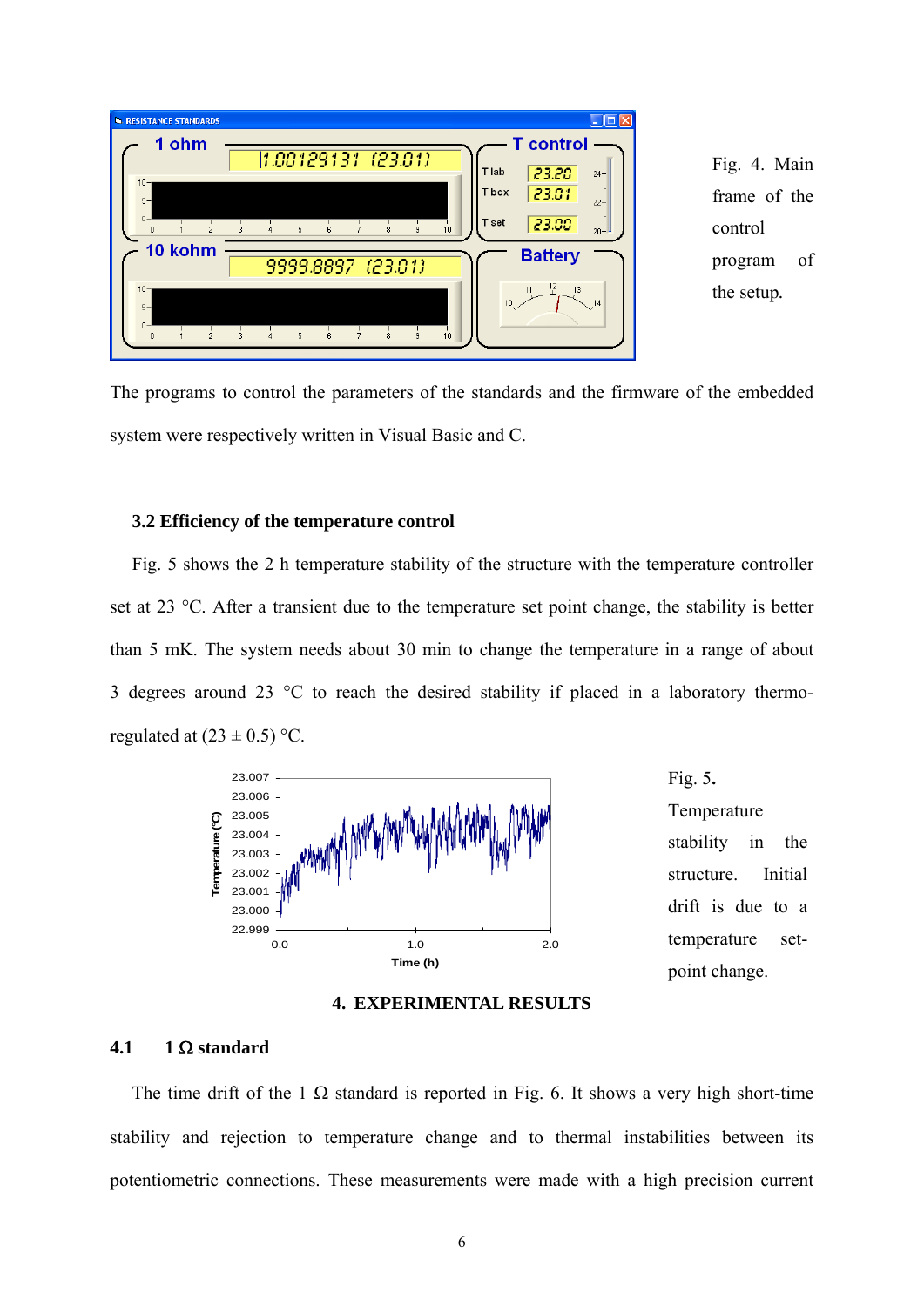comparator bridge [17]. The 2h spread (measurements standard deviation) was  $4\times10^{-8}$  at the same level of high performance 1  $\Omega$  standard resistors in oil baths widely used in NMIs [5, 7, 15, 16]. The temperature dependence of the 1  $\Omega$  standard net was evaluated from 22 °C to 24 °C changing the structure temperature set point, resulting about  $3 \times 10^{-6}$  °C.



Fig. 6. Measurements on the 1  $\Omega$  standard along with the structure temperature drift with the temperature control set at 23 °C.

In addition, the plot in Fig. 7 shows the ultra-high stability of the setup 1  $\Omega$  standard in a typical calibration time at a single measurement current. Its measurements spread (evaluated as the measurements standard deviation) at 50 mA, after stabilization, was  $1.3 \times 10^{-8}$  while in the same conditions the spreads of two oil-bath and one air metrology-grade commercial 1  $\Omega$  standards were respectively 1.5×10<sup>-8</sup>, 2.1×10<sup>-7</sup> and 2.1×10<sup>-8</sup>. This result allows to the setup 1  $\Omega$  to reach a satisfactory stability during its calibration reducing its calibration time. This test further confirms the advantage of the insertion of the 1  $\Omega$  standard net in oil internally to the thermo-regulated structure along with their potentiometric connections.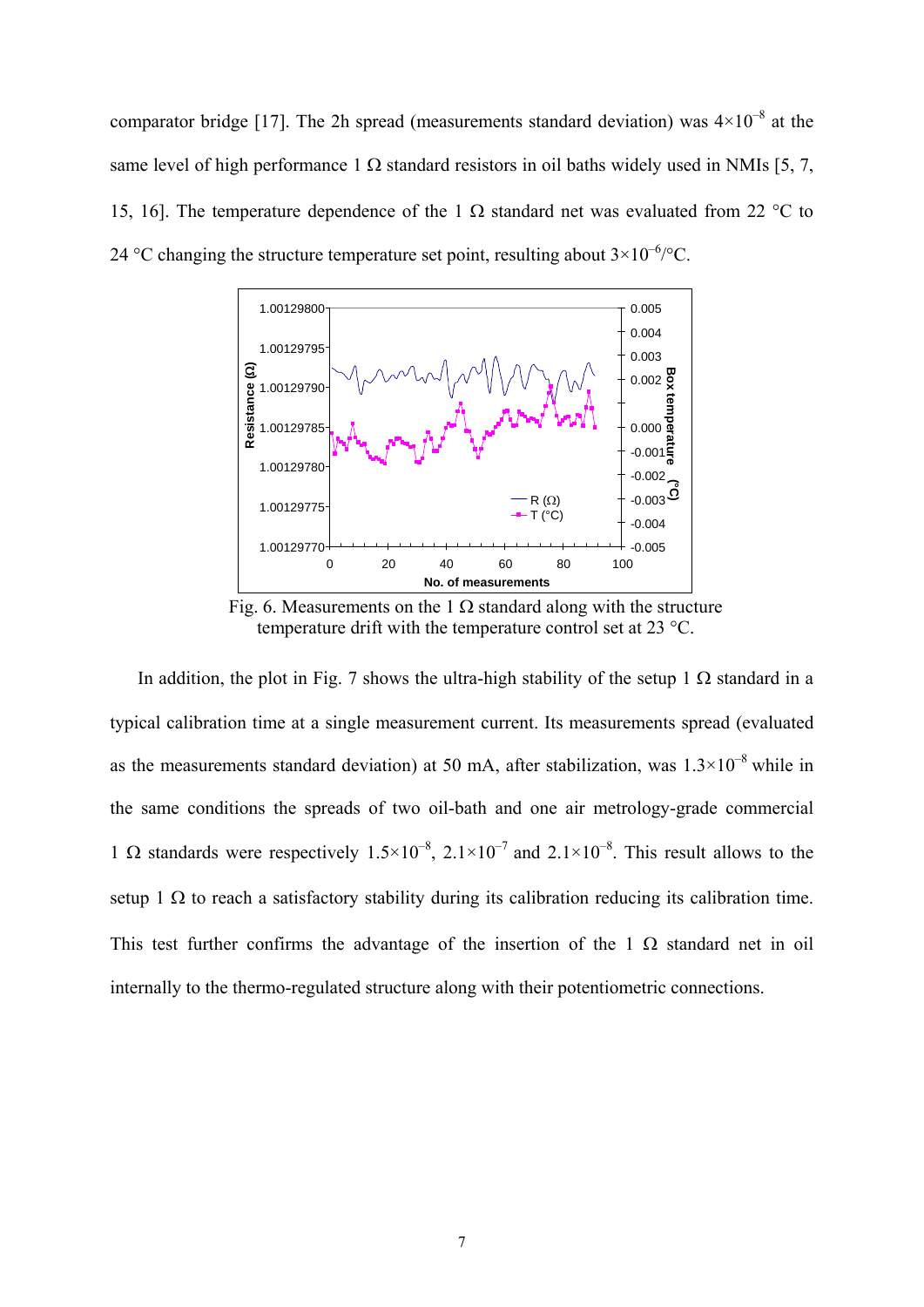

Fig. 7. comparison of the behaviour of the setup 1  $\Omega$  standard with three metrology-grade commercial 1  $\Omega$  standards during a typical calibration time.

## $4.2$  10 k $\Omega$  standard

The 10 k $\Omega$  standard shows the 2h similar measurements spread (5×10<sup>-8</sup>) and temperature dependence of its net from 22 °C to 24 °C of  $0.6 \times 10^{-6}$  /°C although its resistor net is placed in air in an external ring of the aluminium structure (Fig. 2).



Fig. 8. Measurements on the 10 k $\Omega$  standard with the temperature control set at 23 °C.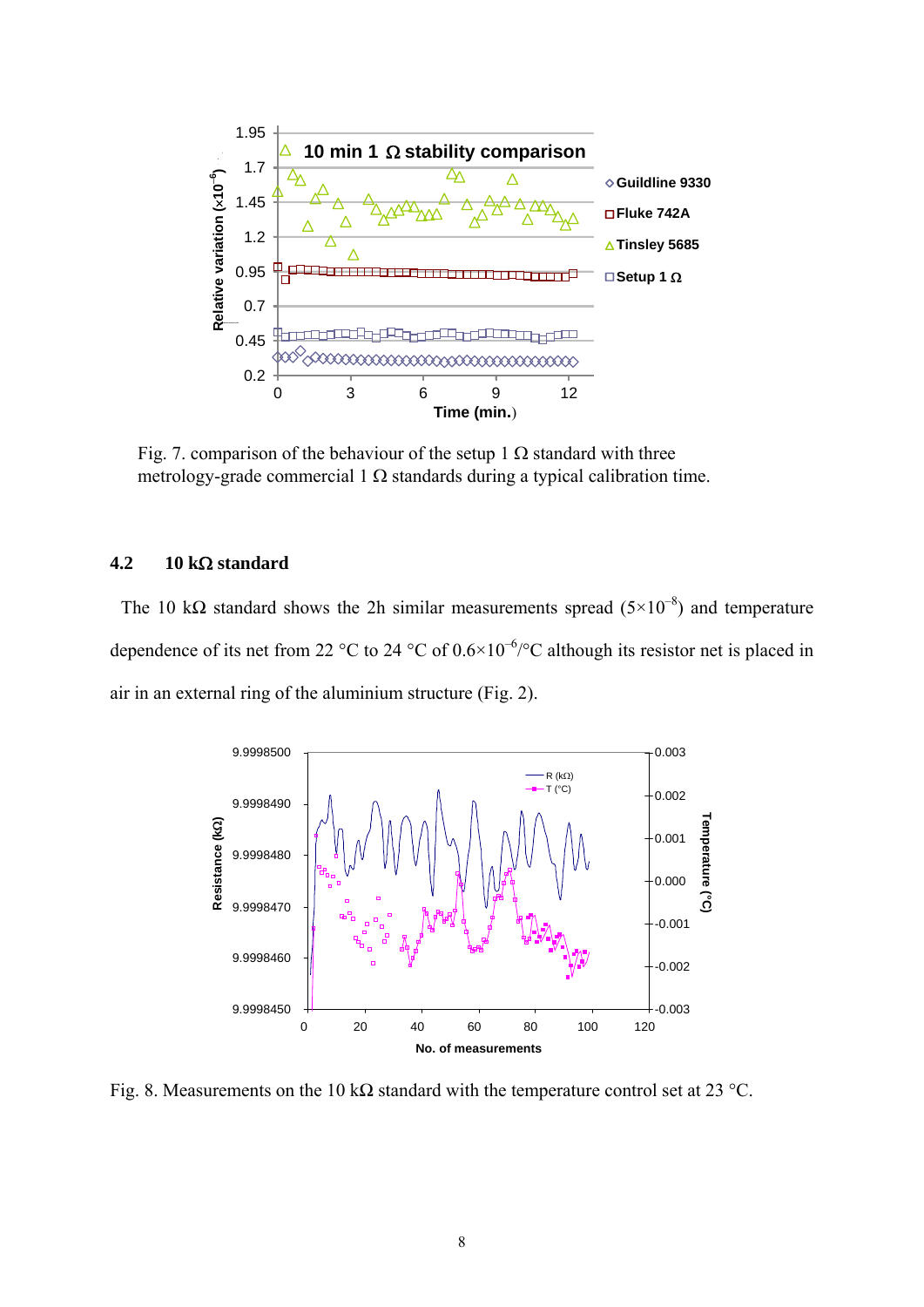## **4.3 Week stability comparison among the setup standards and metrology-grade**  commercial 1  $\Omega$  and 10 k $\Omega$  resistance standards

A comparison of the week stability of the setup standards and of the main metrologygrade commercial 1  $\Omega$  and 10 k $\Omega$  resistance standards was also carried on. This time period could be considered the mid period from a calibration at a NMI to an employment to calibrate DMMs or MFCs in customer laboratories. In Fig. 9 the comparison of 1  $\Omega$ standards is shown. The best stability was obtained by the commercial air standard with a maximum relative deviation from the first measure during the week of  $2.4\times10^{-8}$  while the commercial oil-bath and the setup standards showed maximum deviations from the first measure respectively of  $7.8\times10^{-8}$  and  $4.3\times10^{-8}$ . The spreads of the seven-day values were  $1.2\times10^{-8}$ ,  $6.8\times10^{-8}$  and  $2.5\times10^{-8}$  respectively for the air, oil and the setup standards.



Fig. 9. Week drift of the 1  $\Omega$  setup standard in comparison with two metrology-grade  $1 \Omega$  standards, one of which in a high stability oil bath.

In Fig. 10 the comparison of the 10 k $\Omega$  standards is shown. The best stability was obtained by the setup standard with a maximum value deviation from the first measure during the week of  $2.1\times10^{-8}$  while the other two commercial standards showed maximum value deviations from the first measure respectively of  $4.3\times10^{-8}$  and  $2.9\times10^{-8}$ . The spreads of the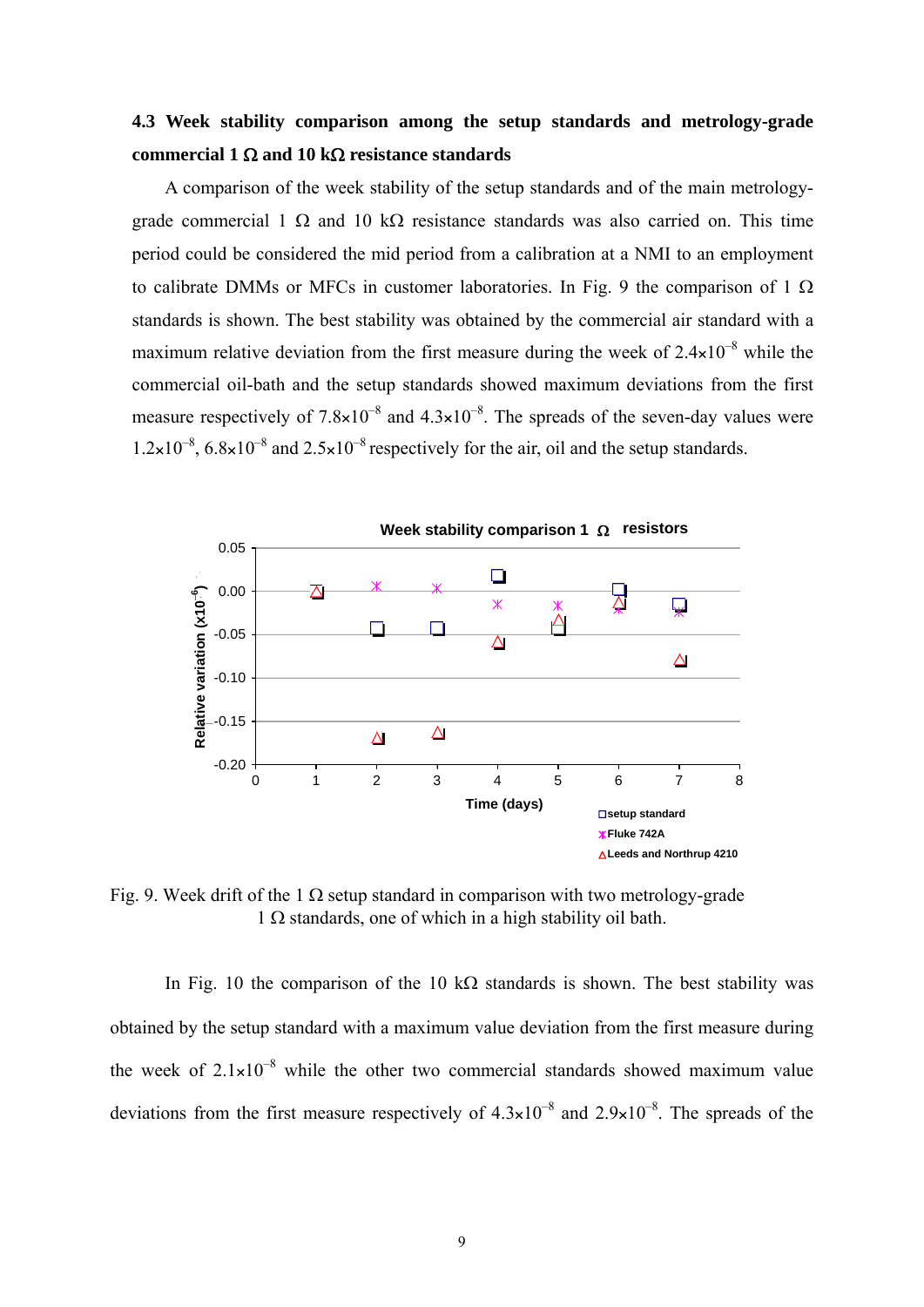seven days values were  $0.7\times10^{-8}$ ,  $1.8\times10^{-8}$  and  $0.9\times10^{-8}$  respectively for the setup and the two commercial standards.



Fig. 10. Week drift of the 10 k $\Omega$  setup standard in comparison with two metrology-grade 10 k $\Omega$  standards.

## **4.4 Mid-term stability and power coefficient of the 1**  $\Omega$  **and 10 k** $\Omega$  **standards**

.

Fig. 11 shows the mid-term stability of the two setup standards for about six months since the setup assembly.



Fig. 11. Mid-term drift of the setup standards measured since the setup assembly.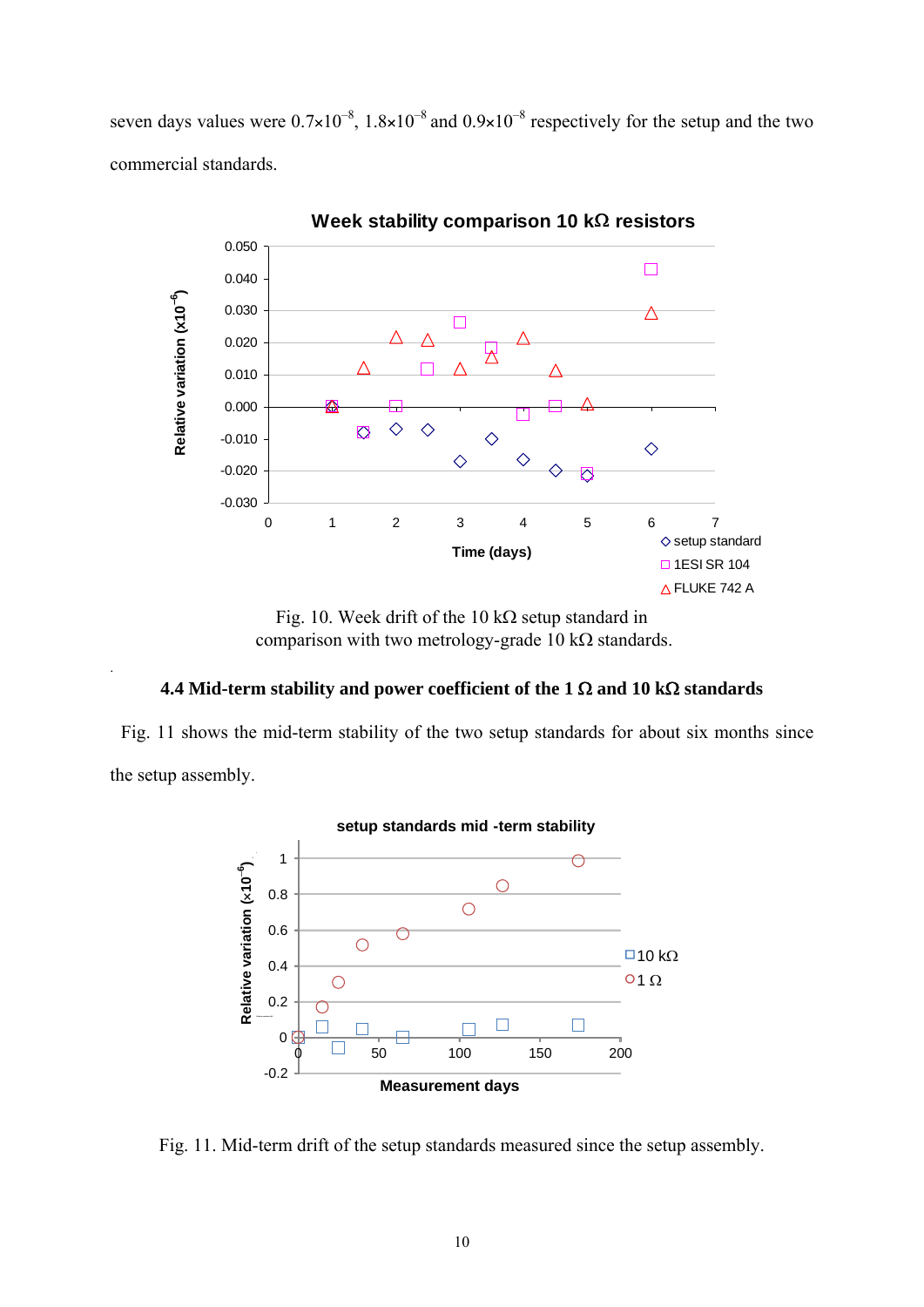The 1  $\Omega$  showed an increasing .drift of  $1.0 \times 10^{-6}$  while the 10 k $\Omega$  standard showed a drift of  $6.7\times10^{-8}$ . This lower drift is due to the long storage (several years) of the resistors forming its net before the setup construction so assuring a better stability to this standard. This drift is of the same order of an high accuracy commercial 10 k $\Omega$  resistor [18] and better than another 10 k $\Omega$  resistor [19]. The 1  $\Omega$  will be carefully monitored to verify if its value will reach a better stabilization, but already now its performance is on the order of the standard resistors [19]. The power coefficients of the two standards were evaluated measuring them vs. high stability standard resistors with the same measurement system [17]. The results are reported in Table 1.

Table 1. Power coefficients of the setup standards

| standard             | power coefficient<br>$^{1}$ ×10 <sup>-6</sup> /W) |
|----------------------|---------------------------------------------------|
| 1 Q                  | 17                                                |
| $10 \text{ k}\Omega$ | 2.7                                               |

The 1  $\Omega$  Power coefficient allows to measure the standard at currents up to 100 mA.

## **4.5 Temperature coefficients with the temperature control set at 23 °C.**

To evaluate the temperature coefficients of the setup standards with the temperature control set at 23°C and in the typical temperature conditions of electrical calibration laboratories that normally is(23  $\pm$  1) °C, the standards were measured, after stabilization, at (22, 23 and 24) °C in a settable temperature laboratory. Their temperature coefficients are reported in Table 2.

standard  $\alpha_{23}$  $(x10^{-7} K^{-1})$ ß  $(x10^{-7}K^{-2})$  $1\Omega$ 5.5 1.0

0.6

 $10 \text{ k}\Omega$ 

Table 2. Temperature coefficients of the setup standards with the temperature control set at 23 °C.

1.4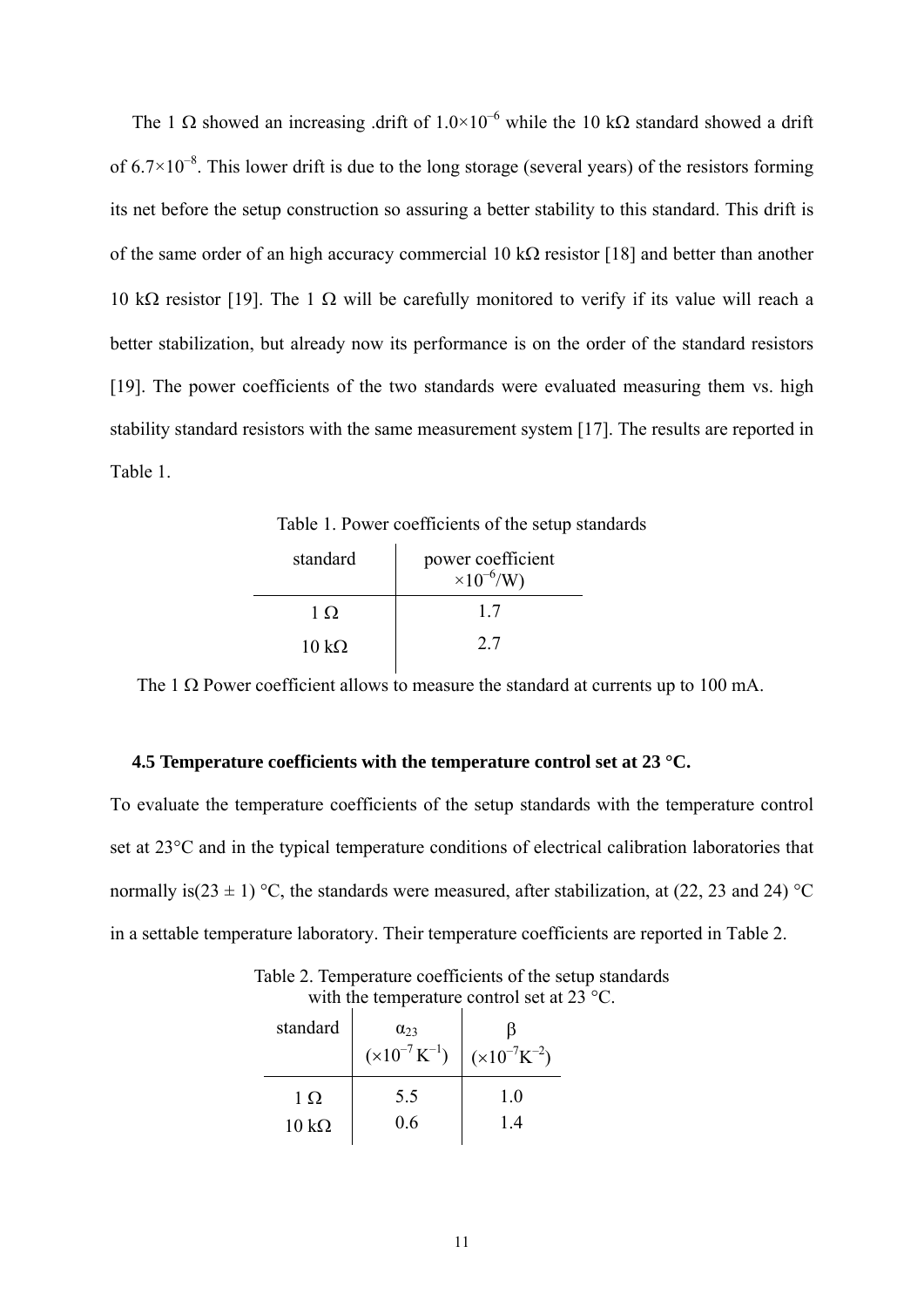## **4.6 Transport effect.**

The transport effect was evaluated transporting the setup turning off its temperature controller simulating the case in which the setup could belong to an external electrical customer laboratory that periodically send it for calibration of its two standards at a NMI. The setup could be transported by car, van, or plane and maintained for several hours or some days in not controlled temperature conditions till to the arrival to the customer laboratory going beyond the battery capacity of its temperature control. For our test, the setup was transported in a suitable package by car with 2-3h of travel, successively maintained in uncontrolled temperature condition for at least 24h. Then, the measurements were made in a thermoregulated laboratory 24h after turning on the temperature controller again. Fig. 12 shows the obtained results. The maximun deviations from the initial measurement before transports were  $1.4\times10^{-7}$  and  $1.7\times10^{-7}$  for the 1  $\Omega$  and the 10 k $\Omega$  respectively. The spreads of the obtained results were  $5.6\times10^{-8}$  and  $8.0\times10^{-8}$  for the 1  $\Omega$  and the 10 k $\Omega$  respectively.



Fig. 12. Relative variation of the setup standards measured after transports turning off the setup temperature control.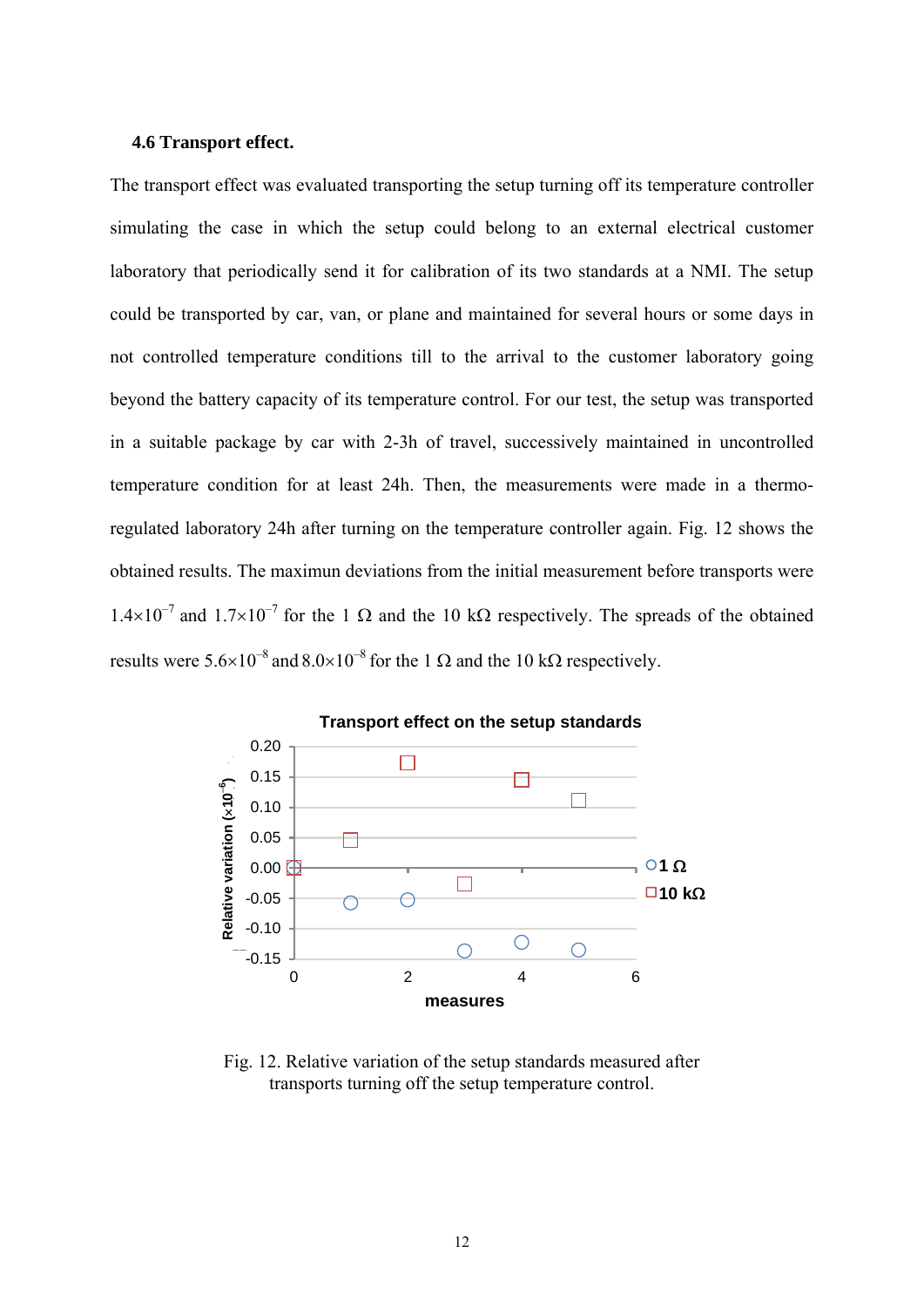Both standards were minimally affected by transport and by turning off the temperature control.

## **4.7 MFC's calibration and adjustment test.**

 The "artifact calibration" is a process requiring only a small number of reference standards with which high accuracy DMMs and MFCs can be calibrated and adjusted. At INRIM this operation, for example on a MFC, is performed in three steps [4]. With an initial verification, a set of measurement points in which the MFC operates are compared with the reference system. After this, the adjustment is performed; then a final verification (as performed in the first step) checks the effectiveness of the adjustment. All the measurement deviations between the MFC and the reference system in the two verifications are recorded and inserted in the calibration certificates for customers. To check the suitability of the setup 1  $\Omega$  and 10 k $\Omega$ standards to adjust DMMs and MFCs, the following test was made. An initial verification of a high performance MFC was performed with the reference system utilized in its last calibration process. In this operation it was observed that the measurement deviations in the 1  $\Omega$  and 10 k $\Omega$  points were unchanged with respect its last final verification made some months before. Successively, an adjustment process involving the 1  $\Omega$  and 10 k $\Omega$  setup standards was performed. Then, a final verification as the in the first step to end the process confirmed the same measurement deviations from the reference system of the initial verification in the  $1 \Omega$ and 10 k $\Omega$  points of the MFC. This result demonstrated that the adjustment with the setup standards didn't introduce any systematic error in the adjustment process.

## **5. UNCERTANTY EVALUATIONS**

#### **5.1 Setup 1**  $\Omega$  **and 10 k** $\Omega$  **calibration and mid-term use uncertainties**

The two setup standards are calibrated vs. National resistance standard in the INRIM resistance Calibration laboratory by means of a measurement system involving high precision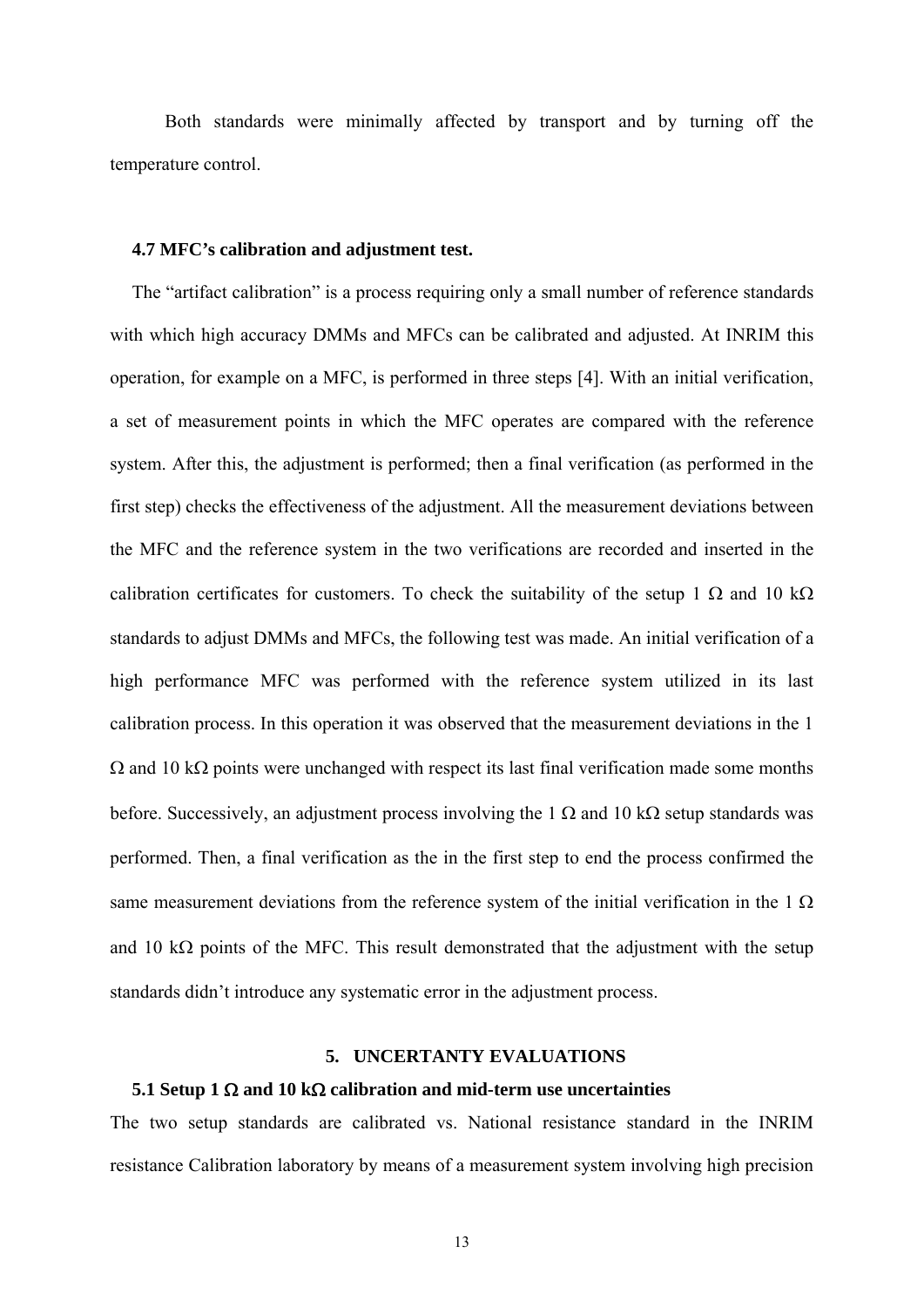standard resistors put in a thermo-regulated oil-bath and a high performance current comparator bridge with expanded relative uncertainties of  $1.7\times10^{-7}$  for the 1  $\Omega$  and  $1.2\times10^{-7}$ for the 10 k $\Omega$ . With the data obtained in the setup standards characterization, in Tables 3 and 4 their mid-term use relative uncertainty budgets are given. It was assumed to use the setup standards as local standards for 180 days (mid-term period) without recalibration.

| Source           | type | $1\sigma (\times 10^{-7})$ |
|------------------|------|----------------------------|
| Calibration      | Β    | 0.85                       |
| Drift            | B    | 2.9                        |
| <b>EMFs</b>      | B    | $0.012^2$                  |
| Temperature      | B    | 3.2                        |
| Power            | В    | $0.02^3$                   |
| <b>Total RSS</b> |      | 4.5                        |

Table 3. 1  $\Omega$  mid-term use relative uncertainty.

Table 4. 10 k $\Omega$  mid-term use relative uncertainty.

| Source      | type             | $1\sigma (\times 10^{-7})$ |
|-------------|------------------|----------------------------|
| Calibration | В                | 0.6                        |
| Drift       | B                | 0.2                        |
| Temperature | B                | 0.6                        |
| Power       | B                | $1.4^{3}$                  |
|             | <b>Total RSS</b> | 1.7                        |

For a 95% confidence level the mid-term use relative uncertainties of the setup standards are about  $9.0 \times 10^{-7}$  and  $3.4 \times 10^{-7}$  for the 1  $\Omega$  and 10 k $\Omega$  respectively.

 $\frac{1}{2}$  This component was evaluated taking into account the maximum temperature difference (about 10 mK) between the resistors net and its internal connectors both maintained in oil.

<sup>&</sup>lt;sup>3</sup> This component was evaluated considering the maximum possible applied power difference between the calibration at INRIM and in the employment in a calibration laboratory of the standard.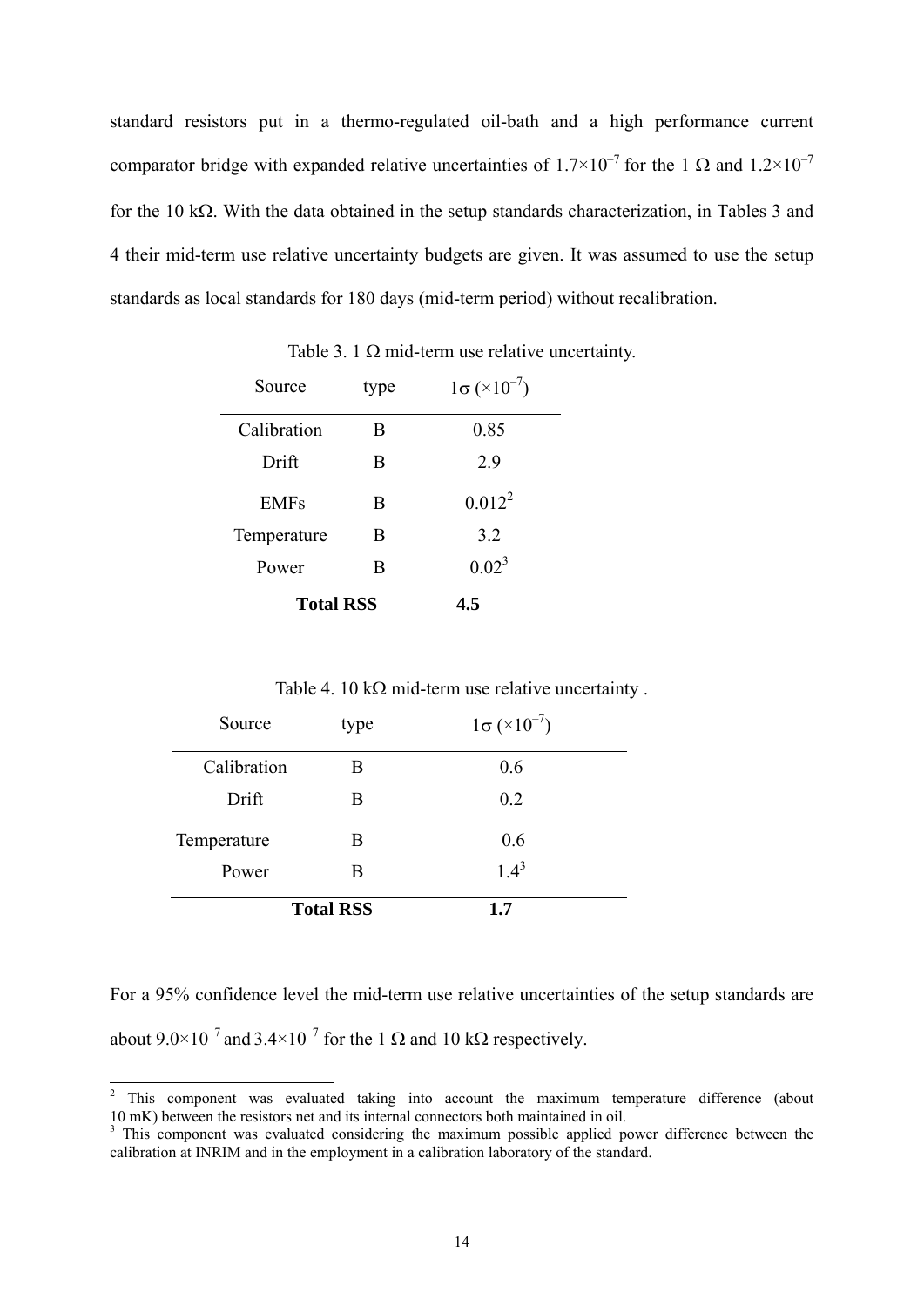## **5.2 Use uncertainties for MFC's and DMM's calibration**

In the evaluation of the use relative uncertainty for DMMs and MFCs calibration it can be considered a one week to one month-drift component as this calibration normally is performed after maximum a month since the calibration of the standards at a NMI, but it is necessary to add a component due to the transport effect. The use relative uncertainties of the two setup standards for DMMs and MFCs calibration are summarized in Table 5 and 6. The evaluation of the use uncertainties is important to establish the overall calibration uncertainty of DMMs and MFCs.

|                  | <b>Total RSS</b> | 3.6                        |
|------------------|------------------|----------------------------|
| <b>Transport</b> | В                | 0.8                        |
| Power            | B                | 0.02                       |
| Temperature      | Β                | 3.2                        |
| <b>EMFs</b>      | B                | 0.012                      |
| Drift            | Β                | 0.5                        |
| Calibration      | B                | 0.85                       |
| Source           | type             | $1\sigma (\times 10^{-7})$ |

Table 5. 1  $\Omega$  use relative uncertainty for DMM's and MFC's calibration.

Table 6. 10 k $\Omega$  use relative uncertainty for DMM's and MFC's calibration.

| Source      | type             | $1\sigma (\times 10^{-7})$ |
|-------------|------------------|----------------------------|
| Calibration | B                | 0.6                        |
| Drift       | Β                | 0.06                       |
| Temperature | B                | 0.6                        |
| Power       | B                | 1.4                        |
| Transport   | B                | 1.0                        |
|             | <b>Total RSS</b> | 1.9                        |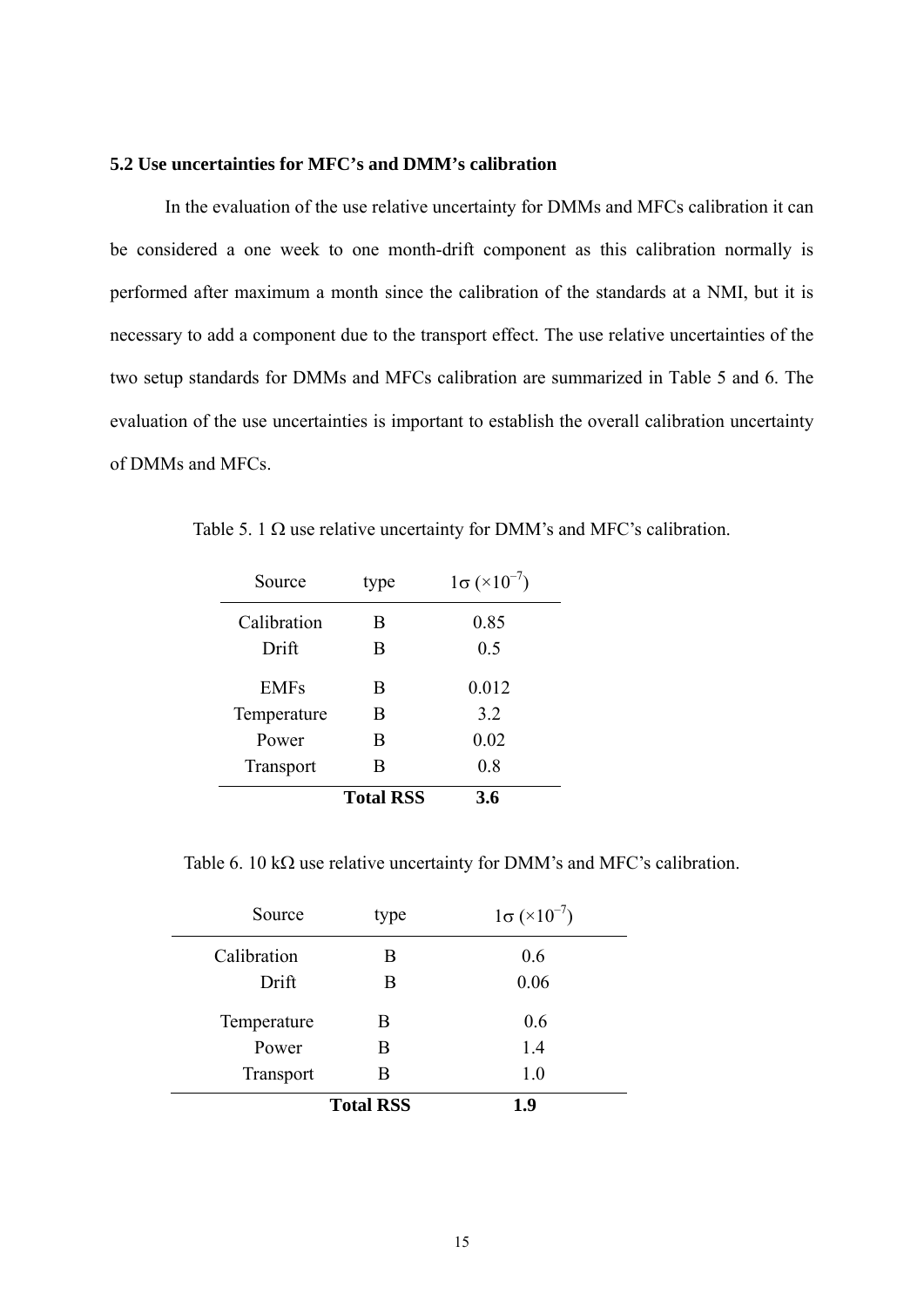For a 95% confidence level the use relative uncertainties of the setup standards for DMMs and MFCs calibration are  $7.2 \times 10^{-7}$  and  $3.8 \times 10^{-7}$  respectively for the 1  $\Omega$  and for the 10 k $\Omega$ .

### **5.3 Uncertainties summary.**

In Table 7 a summary of the relative uncertainties at  $2\sigma$  confidence level of the setup

 $1 \Omega$  and  $10 \text{ k}\Omega$  standards is given.

Table 7. Setup standards calibration, mid-term use, and for calibration of electrical instruments  $2\sigma$  relative uncertainties.

| standard             | Calibration<br>relative<br>uncertainty | Mid-term use<br>relative<br>uncertainty | <b>DMM-MFC</b><br>calibration use<br>relative<br>uncertainty |
|----------------------|----------------------------------------|-----------------------------------------|--------------------------------------------------------------|
| 1 $\Omega$           | $1.7\times10^{-7}$                     | $9.0\times10^{-7}$                      | $7.2\times10^{-7}$                                           |
| $10 \text{ k}\Omega$ | $1.2 \times 10^{-7}$                   | $3.4 \times 10^{-7}$                    | $3.8 \times 10^{-7}$                                         |

These uncertainties meet those requested by DMMs and MFCs manufacturers to calibrate and adjust these instruments.

## **6. CONCLUSIONS**

The characterization on the 1  $\Omega$  and 10 k $\Omega$  setup standards and a test to adjust a MFC gave satisfactory results as well as their use uncertainties, so the setup 1  $\Omega$  and 10 k $\Omega$  resistance standards can be considered suitable for artifact calibration or Reference standards for maintaining the resistance unit in high level laboratories. The cost of the development of the setup was of the same order of commercial metrology-grade 1  $\Omega$  or 10 k $\Omega$  standard resistors as this it is a research prototype. Its cost could be significantly lowered if the construction was carried out by an industrial manufacturer. Whit this setup, the acquisition of oil-baths or the actual commercial metrology-grade thermo-stated air resistors could be avoided. Future aims will be the improvement of the temperature control to enhance the TCR of the 1  $\Omega$  standard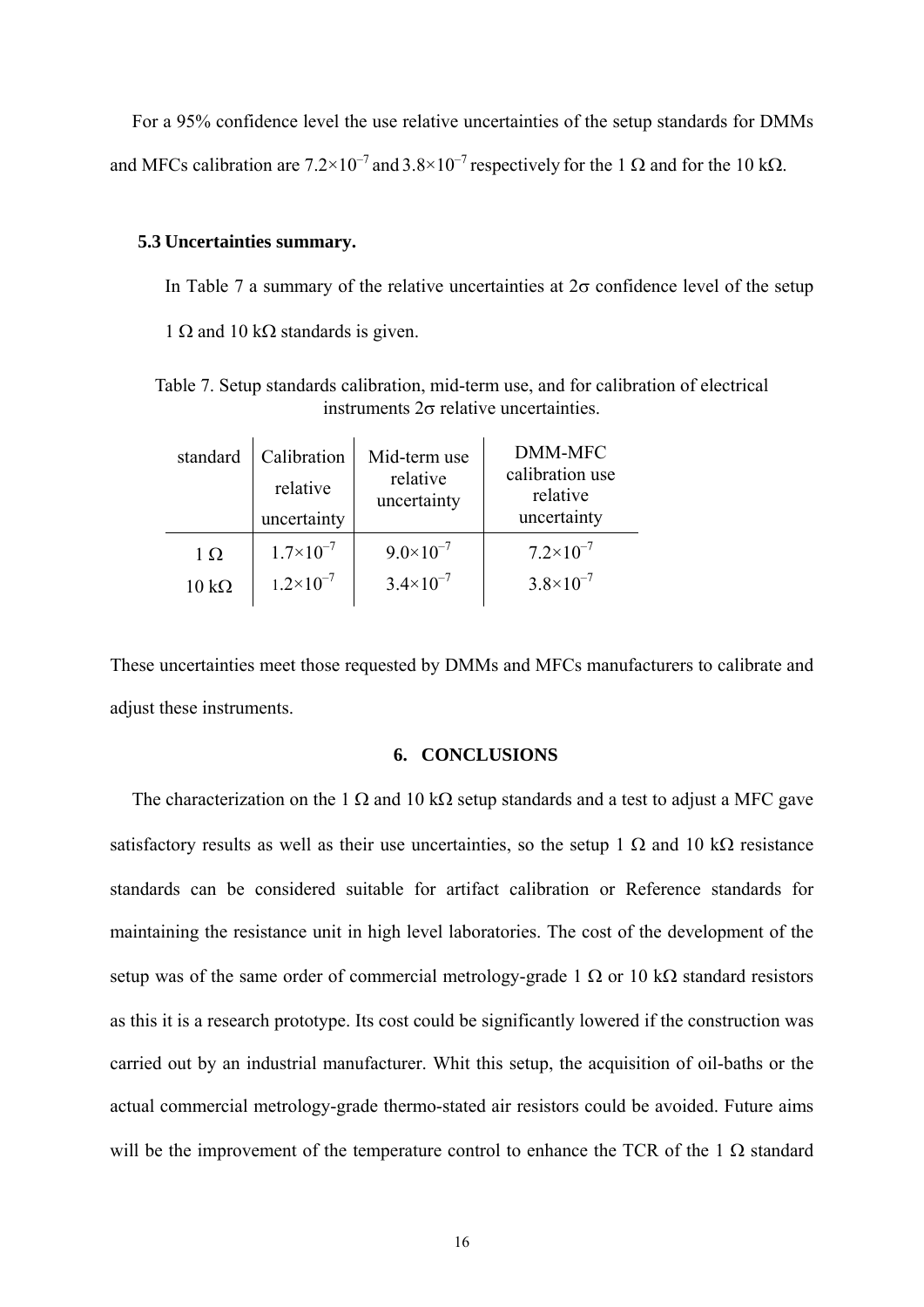and the prosecution of the observation of its value, the evaluation the setup standards humidity and pressure dependence to evaluate their attitude as travelling standards for high level ILCs.

#### **ACKNOWLEDGMENTS**

The authors wish to thank the INRIM technician Marco Lanzillotti for his precious contribution, in particular for the test of the calibration and adjustment of a MFC, Luca Callegaro and Luca Boarino for their help to revise the paper.

#### **REFERENCES**

[1]Fluke Corporation, Calibration: Philosophy in Practice, Second Edition.

- [2]G. Rietveld, Artifact calibration: An evaluation of the Fluke 5700A series II calibrator, 1999, ISBN 90- 9\013\322-4.
- [3]G .Rietveld, Artifact calibration the role of software in metrology, in: NCSL Workshop Symp., Monterey, CA USA, 1996, pp. 315–322.
- [4] C. Cassiago, G. La Paglia, U. Pogliano, Stability Evaluation of high-precision multifunction instruments for traceability transfer. IEEE Trans. Instrum. Meas. 49 (6) (2013) 1206–1210.
- [5] B.J Pritchard, Fabrication of reference standard 1 ohm resistors from evanohm S alloy, in: Prec. El. Measur. Conf. CPEM, Ottawa, Canada, 1990, pp. 290–291.
- [6] T.J Witt, D. Reymann, D. Avrons, An accurate 10  $k\Omega$  resistance standard, in: Prec. Electr. Measur. Conf. CPEM, Ottawa, Canada, 1990, pp. 129-130.
- [7] A.C. Grossenbacher, Development of a precision one ohm resistance standard**,** in: Prec. El. Measur. Conf. CPEM, Washington, DC, USA, 1988, pp. 520–521.
- [8]G. Boella, P.P. Capra, C. Cassiago, R. Cerri, G. Marullo Reedtz, and A. Sosso, Traceability of the 10 k $\Omega$ standard at IEN, IEEE Trans. Instrum. Meas. 50 (2) (2001) 245–248.
- [9] F Delahaye et al, Report on the 1990 international Comparison of 1  $\Omega$  and 10 k $\Omega$  Resistance Standards at the BIPM, Metrologia 29 (1992) 153–174.
- [10] Rolland, R. Goebel, N. Fletcher, A Transportable Thermo-regulated enclosure for standard resistors, in: Prec. El. Measur. Conf. CPEM, Washington, DC, USA**,** 2012, pp. 378–379.